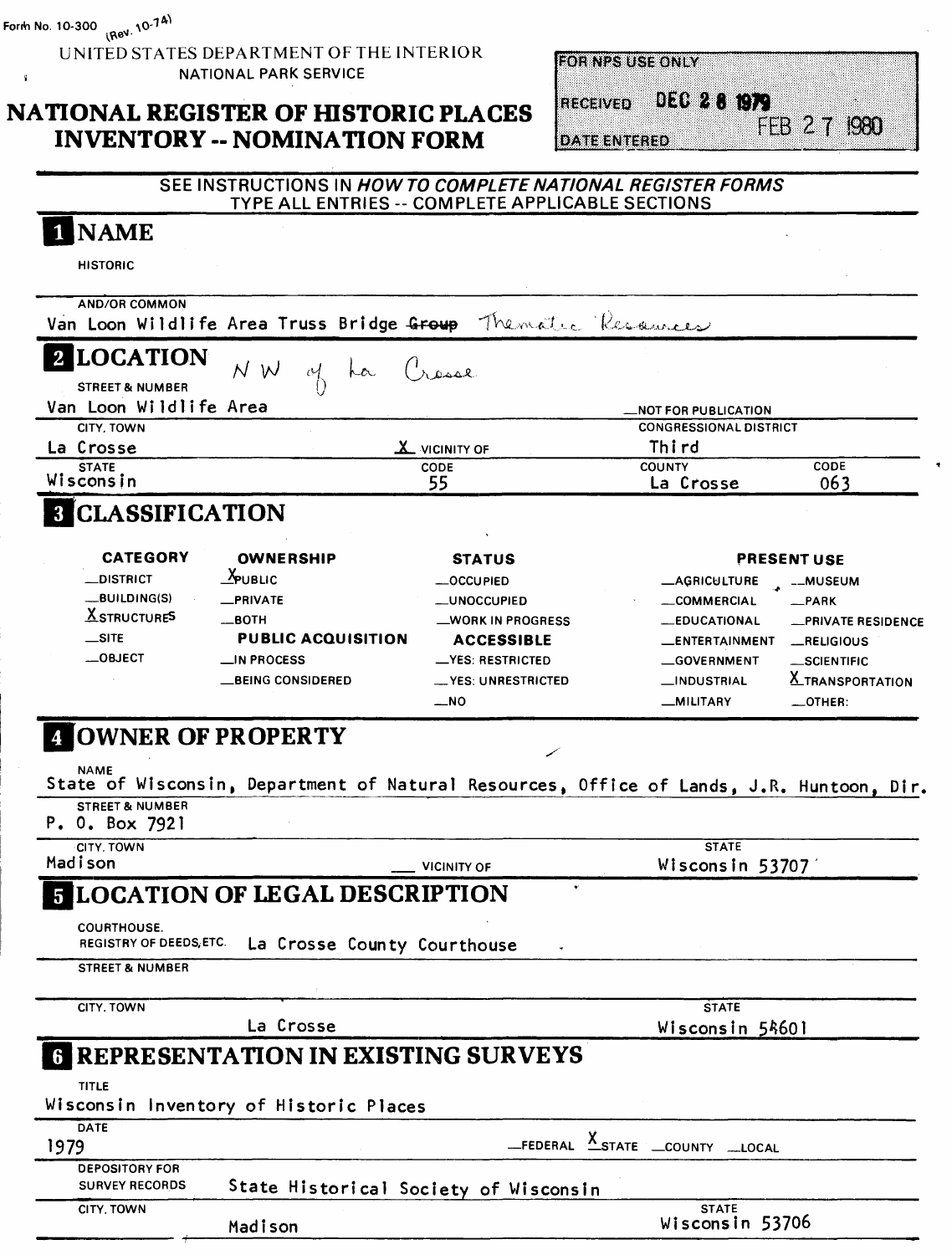## **7 DESCRIPTION**

|               | <b>CONDITION</b>                   | <b>CHECK ONE</b> | <b>CHECK ONE</b> |             |
|---------------|------------------------------------|------------------|------------------|-------------|
| _EXCELLENT    | <b>EXAMPLE 2018 ALDETERIORATED</b> | __UNALTERED      | X_ORIGINAL SITE  |             |
| $\equiv$ GOOD | RUNSS                              | <b>ALTERED</b>   | $-MOVED$         | <b>DATE</b> |
| _FAIR         | <b>LUNEXPOSED</b>                  |                  |                  |             |

DESCRIBE THE PRESENT AND ORIGINAL (IF KNOWN) PHYSICAL APPEARANCE

The truss bridge group is located in the Van Loon Wildlife Area along the McGilvray Bottoms Road. The wildlife area contains over  $4,000$  acres of land -- much of it former farmland--along and through the Black River and its backwaters in northern La Crosse County. The purpose of the area is to provide put-and-take pheasant hunting and to provide an area for fishing and for waterfowl, upland game, and deer hunting near the La Crosse population center. The roadway Is now open only to pedestrian traffic.

The six bridges that constitute this group are numbered one to six, with Bridge #1 being the most easterly and Bridge #6 the most westerly. All five of the bowstring bridges were constructed in 1891-1892 by the Clinton Bridge Company of Clinton, Iowa; all are made of steel from the Jones and Laughlin Steel Company; and the tension members of each bridge are a combination of round and square eye-bars with the eyes made by looping over and welding the end of the bar. The wood king post bridge was built in 1920 by the Clinton Bridge Company to replace a flood-damaged bowstring arch bridge.

Bridge  $#1$  is a double span bowstring arch truss bridge 17 feet wide and 134 feet in length, with one mid-span support and a wooden deck. Bridge #2 is a double span bowstring arch truss bridge 17 feet wide and 141 feet in length, with a mid-span support and a concrete deck. Bridge #3 is a single span bowstring arch truss bridge 17 feet wide and 110 feet in length, with two center supports and a wooden deck.  $\,$  Bridge  $\,\#4$ is a double span bowstring arch truss bridge 17 feet wide and 131 feet in length, with mid-span support and a concrete deck. Bridge #5 is a kingpost bridge 17 feet wide and 65 feet in length, with two center supports and a wooden deck. Bridge #6 is a bowstring arch truss bridge 17 feet wide and 50 feet in length, with a wooden deck.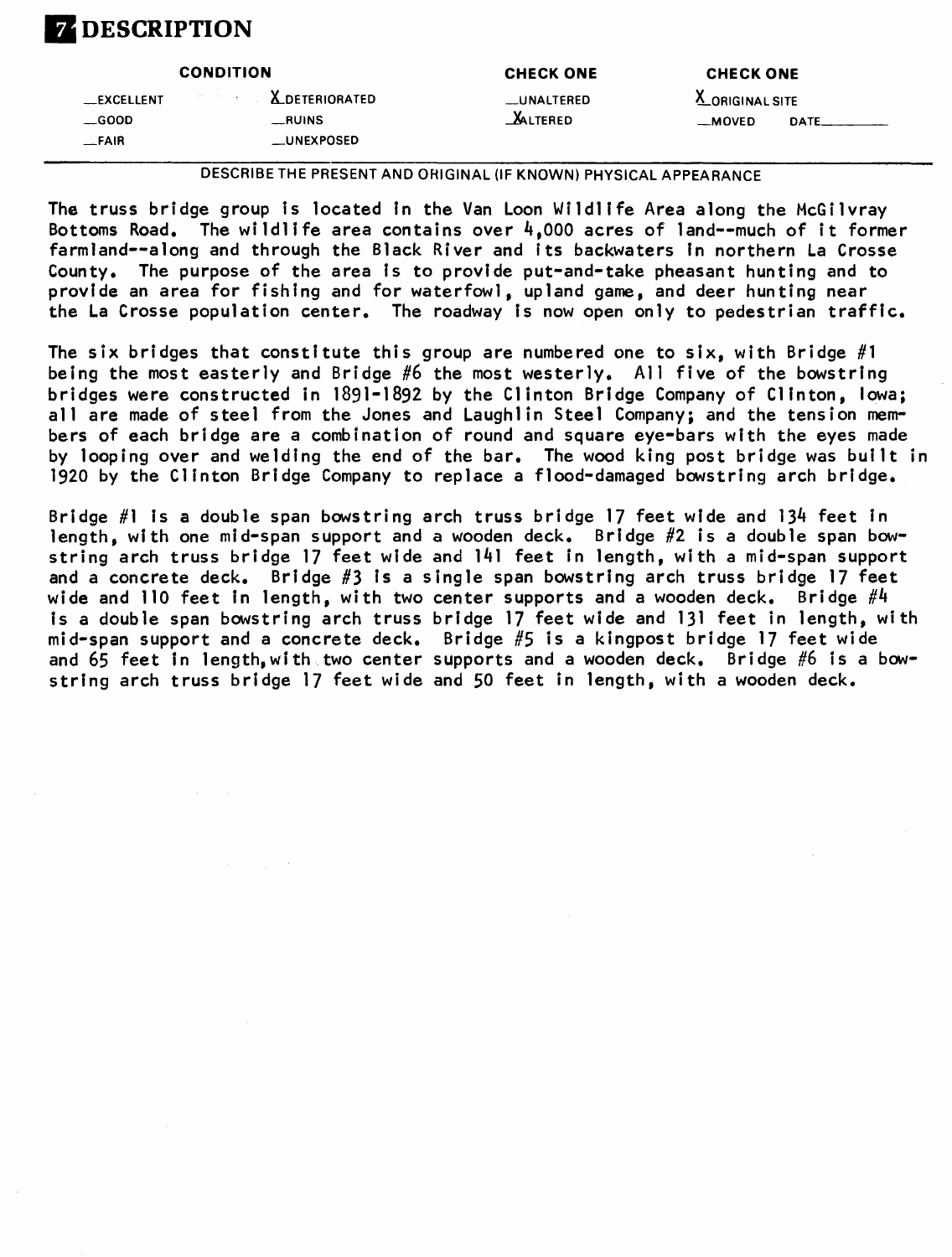

| <b>SPECIFIC DATES</b>              | 1920 <sup>2</sup><br>892'                                     | <b>BUILDER/ARCHITECT</b>                                                               | Clinton Bridge Company                     |                                                          |
|------------------------------------|---------------------------------------------------------------|----------------------------------------------------------------------------------------|--------------------------------------------|----------------------------------------------------------|
| <b>X</b> 1800-1899<br>$\chi$ 1900- | $\_$ ART<br>_COMMERCE<br>COMMUNICATIONS                       | <b>XENGINEERING</b><br>__EXPLORATION/SETTLEMENT<br><b>JNDUSTRY</b><br>$\Box$ INVENTION | <b>_PHILOSOPHY</b><br>_POLITICS/GOVERNMENT | <b>XTRANSPORTATION</b><br><b>_OTHER (SPECIFY)</b>        |
|                                    | <b>LARCHITECTURE</b>                                          | <b>EDUCATION</b>                                                                       | _MILITARY<br>__MUSIC                       | _SOCIAL/HUMANITARIAN<br>$\overline{\phantom{a}}$ THEATER |
| —1500-1599                         | <b>__AGRICULTURE</b>                                          | $\_ECONOMICS$                                                                          | <b>LITERATURE</b>                          | _SCULPTURE                                               |
| <b>_PREHISTORIC</b>                | <b>__ARCHEOLOGY-PREHISTORIC</b><br><b>ARCHEOLOGY-HISTORIC</b> | COMMUNITY PLANNING<br>CONSERVATION                                                     | <b>LLANDSCAPE ARCHITECTURE</b><br>__LAW    | $\equiv$ RELIGION<br>$\equiv$ SCIENCE                    |
| <b>PERIOD</b>                      |                                                               | AREAS OF SIGNIFICANCE -- CHECK AND JUSTIFY BELOW                                       |                                            |                                                          |

STATEMENT OF SIGNIFICANCE

The Van Loon Wildlife Area Truss Bridge Group is a unique combination in Wisconsin of five rare bowstring arch truss bridges and one kingpost truss bridge. They represent two styles of bridge construction popular in the nineteenth and early twentieth centuries which are quickly being replaced due to deterioration or to meet today's greater traffic requirements. That these bridges are located on a former county highway now closed to vehicular traffic provides a rare opportunity for their preservation.

These six are all that remain of seven bridges built in 1891-92 by the Clinton Bridge Company, of Clinton, Iowa, to facilitate traffic between rural Trempealeau County and the city of La Crosse. The Black River had long blocked travel between these two locations before Alex McGilvray built his ferry in 1861. However the increased logging over the years made for difficult maintenance and discontinuous operation of the ferry. After repeated petitioning from residents of both Trempealeau and La Crosse counties, the La Crosse County Board appropriated funds to construct seven bowstring arch truss bridges: the main bridge no longer extant and not included in the nomination, and six on the La Crosse County road leading over the river's swampy backwaters to the ferry, to replace McGilvray's ferry across the Black River. In 1911, a flood substantially weakened and partially washed away one of the bridges.

After nearly nine years of bickering between the respective boards of the Town of Holland, in which the road and bridges are located, and the County of La Crosse over ownership and maintenance of the road and bridges, the county finally agreed to pay the Clinton Bridge Company to replace the damaged bowstring arch truss bridge with the present kingpost bridge. In 1957 the Wisconsin Department of Natural Resources acquired the roadway, bridges, and much of the surrounding countryside for inclusion in the Van Loon Wildlife Area. The department plans to maintain the roadway and bridges for pedestrian access to the preserve.

- 1. The Record, Onalaska, Wis., Vol. 7, No. 8, February 25, 1892; Proceedings of the La Crosse County Board of Supervisors, 1918-1919, p. 220
- 2. Proceedings of the La Crosse County Board of Supervisors, 1920, p. 5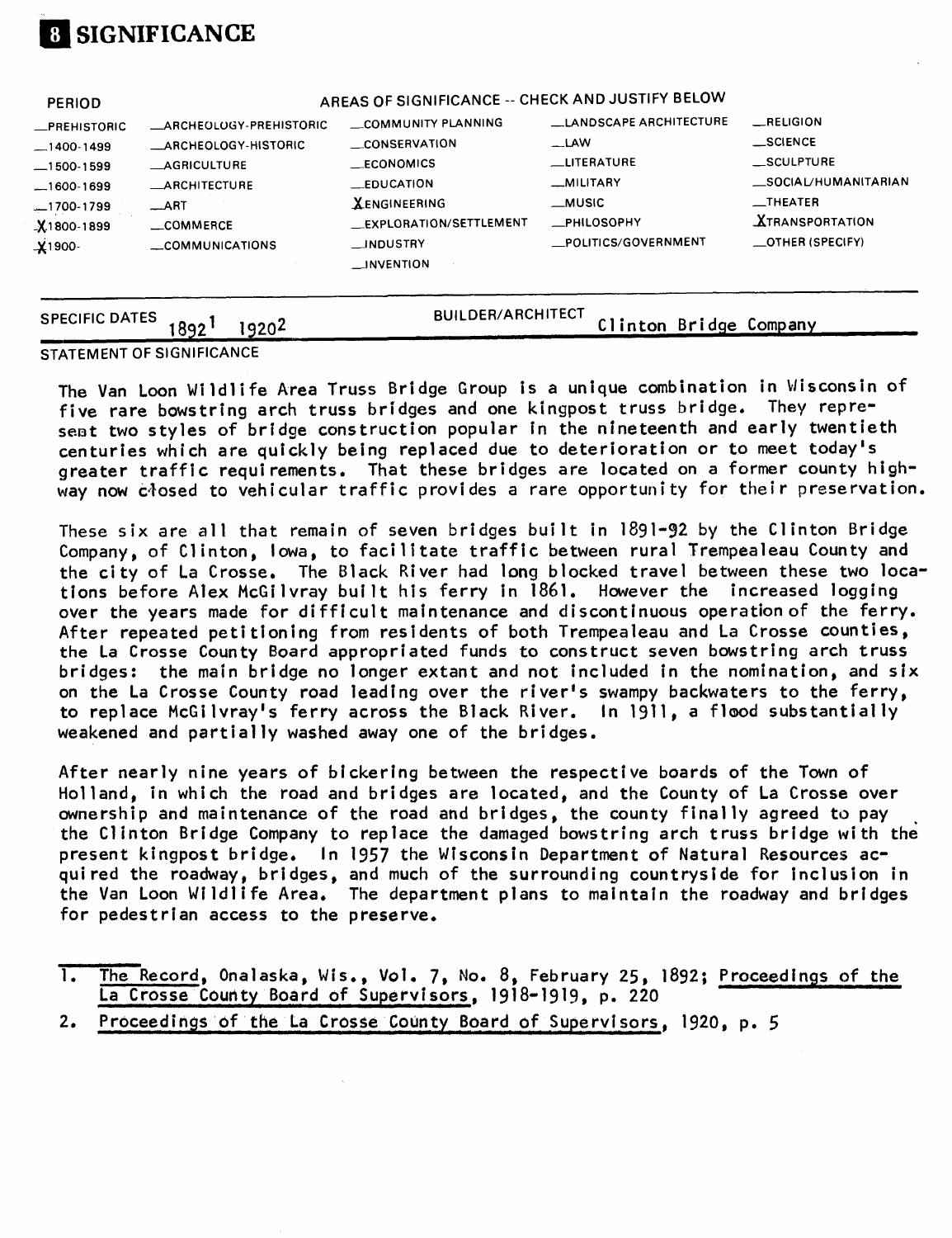# 9 MAJOR BIBLIOGRAPHICAL REFERENCES

See continuation sheet

| <b>IDGEOGRAPHICAL DATA</b><br><b>ACREAGE OF NOMINATED PROPERTY</b>                                                                                                                              | 0.744                                                            | <b>UTM NOT VERIFIED</b>     |                               | ACREAGE NUI VEN     |                        |
|-------------------------------------------------------------------------------------------------------------------------------------------------------------------------------------------------|------------------------------------------------------------------|-----------------------------|-------------------------------|---------------------|------------------------|
| UTM REFERENCES Quadrangle Name: Galesville, Wis.                                                                                                                                                |                                                                  |                             | Quadrangle Scale: 1:24000     |                     |                        |
| Bridge #1<br>635640<br>11,51<br><b>EASTING</b><br>ZONE                                                                                                                                          | 14,817,5136,0<br><b>NORTHING</b>                                 | 1, 5<br>#2<br>ZONE          | 613, 514.1<br><b>EASTING</b>  | <b>NORTHING</b>     | 3 80                   |
| 6 3,5 <br>#3<br><b>VERBAL BOUNDARY DESCRIPTION</b>                                                                                                                                              | $4.8$ 7.5 $40.5$                                                 | #4                          | 613.416.110                   | 4875600             |                        |
|                                                                                                                                                                                                 |                                                                  | Bridge #5 $ 1, 5 $          | $6339930$ $4875615$           |                     |                        |
| See continuation sheet                                                                                                                                                                          |                                                                  | Bridge #6 $1,5$ 6 3 3 3 9 5 |                               | 14, 817, 516, 8, 01 |                        |
|                                                                                                                                                                                                 |                                                                  |                             |                               |                     |                        |
|                                                                                                                                                                                                 |                                                                  |                             |                               |                     |                        |
|                                                                                                                                                                                                 |                                                                  |                             |                               |                     |                        |
|                                                                                                                                                                                                 |                                                                  |                             |                               |                     |                        |
| LIST ALL STATES AND COUNTIES FOR PROPERTIES OVERLAPPING STATE OR COUNTY BOUNDARIES                                                                                                              |                                                                  |                             |                               |                     |                        |
| <b>STATE</b>                                                                                                                                                                                    | CODE                                                             | <b>COUNTY</b>               |                               |                     | CODE                   |
|                                                                                                                                                                                                 |                                                                  |                             |                               |                     |                        |
| <b>STATE</b>                                                                                                                                                                                    | CODE                                                             | <b>COUNTY</b>               |                               |                     | CODE                   |
| <b>II FORM PREPARED BY</b><br>NAME / TITLE<br>Patricla Marks, Preservation Assistant, Historic Preservation Division<br><b>ORGANIZATION</b>                                                     |                                                                  |                             | <b>DATE</b>                   |                     |                        |
| State Historical Society of Wisconsin<br><b>STREET &amp; NUMBER</b>                                                                                                                             |                                                                  |                             | June 1979<br><b>TELEPHONE</b> |                     |                        |
| 816 State Street<br><b>CITY OR TOWN</b>                                                                                                                                                         |                                                                  |                             | <b>STATE</b>                  | 608/262-3390        |                        |
| Madison                                                                                                                                                                                         |                                                                  |                             |                               | Wisconsin 53706     |                        |
|                                                                                                                                                                                                 |                                                                  |                             |                               |                     |                        |
| <b>IZ STATE HISTORIC PRESERVATION OFFICER CERTIFICATION</b>                                                                                                                                     | THE EVALUATED SIGNIFICANCE OF THIS PROPERTY WITHIN THE STATE IS: |                             |                               |                     |                        |
| NATIONAL                                                                                                                                                                                        |                                                                  |                             |                               |                     |                        |
|                                                                                                                                                                                                 |                                                                  | STATE ____                  | LOGAL X                       |                     |                        |
| As the designated State Historic Preservation Officer for the National Historic Preservation Act of 1966 (Public Law 89-665). I                                                                 |                                                                  |                             |                               |                     |                        |
| hereby nominate this property for inclusion in the National Register and certify that it has been evaluated according to the<br>criteria and procedures set forth by the National Park Service. |                                                                  |                             |                               |                     |                        |
|                                                                                                                                                                                                 |                                                                  |                             |                               |                     |                        |
| STATE HISTORIC PRESERVATION OFFICER SIGNATURE                                                                                                                                                   |                                                                  |                             |                               |                     |                        |
| <b>TITLE</b><br>Director, State Historical Society of Wisconsin                                                                                                                                 |                                                                  |                             | DATE                          |                     |                        |
| FOR NPS USE ONLY                                                                                                                                                                                |                                                                  |                             |                               |                     |                        |
| I HEREBY CERTIFY THAT THIS PROPERTY IS INCLUDED IN THE NATIONAL REGISTER                                                                                                                        |                                                                  |                             |                               |                     |                        |
|                                                                                                                                                                                                 |                                                                  |                             | DATE                          |                     |                        |
| .                                                                                                                                                                                               |                                                                  | STOPISDOS SENZERON          |                               |                     | <b>The Participate</b> |